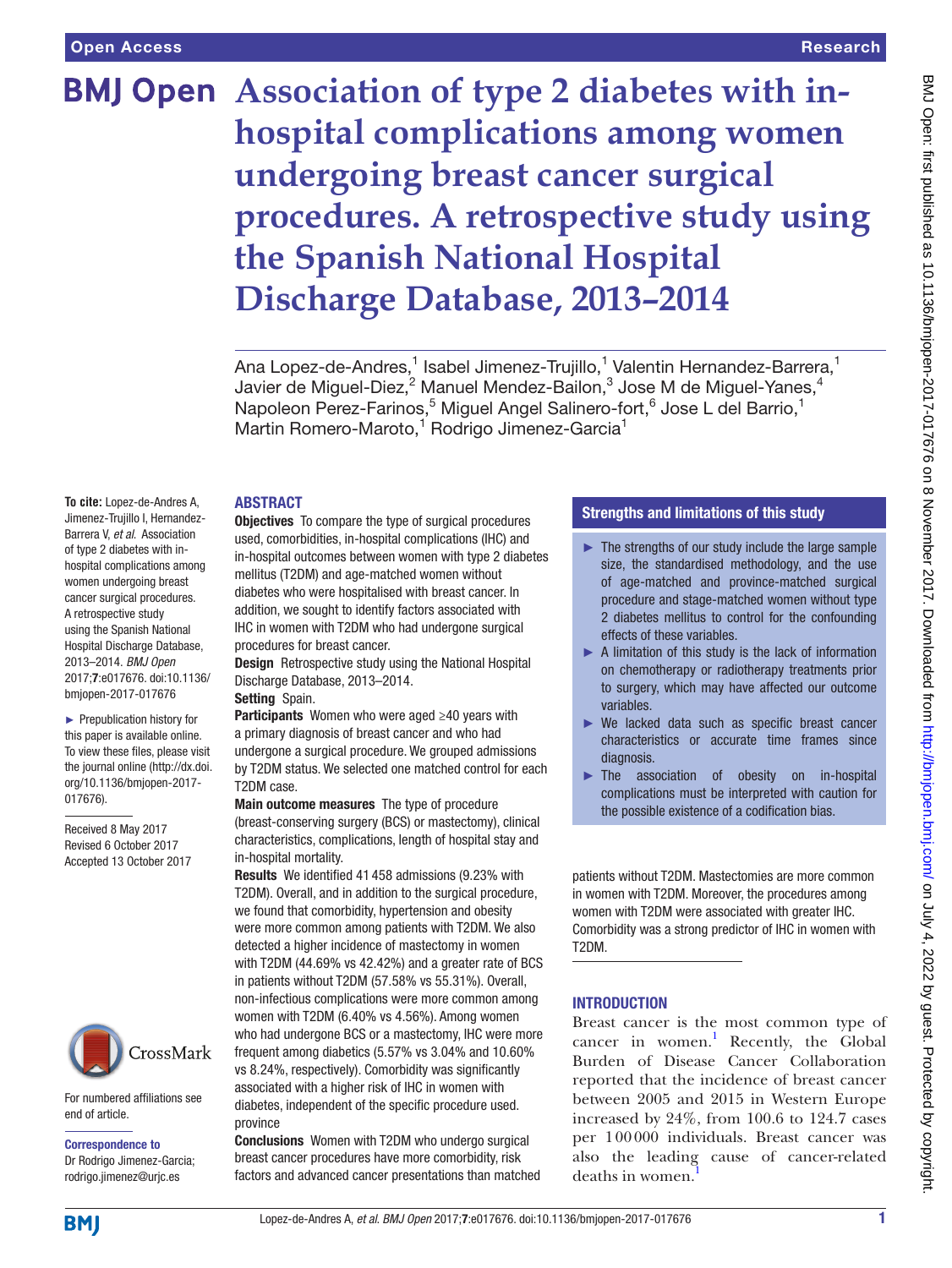Breast-conserving surgery (BCS) and mastectomy still represent the current therapeutic approach for breast cancer. Recently, the use of BCS has increased and become the primary surgical treatment for breast cancer. $2<sup>3</sup>$  In Spain, over 80% of women diagnosed with breast cancer underwent surgery and, among these patients, nearly 75% received BCS.<sup>[3](#page-6-2)</sup> However, recent studies have shown an increased number of mastectomies in women who are candidates for BCS because of the rise of more cosmetically appealing techniques.<sup>4</sup>

The Spanish Healthcare System is public and offers universal coverage with no out-of-pocket expenses for patients.

Recently, a report using the American College of Surgeons National Surgical Quality Improvement Programme (NSQIP) database to study 30-day complication rates after breast operations concluded that, overall, BCS and mastectomy with implant reconstruction have low complication rates. Additionally, BCS in early stage breast cancer was associated with fewer overall early postoperative complications when compared with mastec-tomy (OR 2.8; 9[5](#page-6-4)% CI 2.2 to 3.5, p<0.01).<sup>5</sup>

Diabetes is a predictor associated with postoperative complications in women who undergo surgical procedures for breast cancer.<sup>5–7</sup> In women with early stage breast cancer, diabetes has been found to be a risk factor for overall postoperative complications (OR 1.8; 95%CI 1.02 to 3.4,  $p=0.04$ ).<sup>[5](#page-6-4)</sup> de Blacam *et al*, using the NSQIP database, reported that independent risk factors for the development of an infection of any surgical wound caused by a mastectomy included a high body mass index, smoking and diabetes.<sup>[7](#page-6-5)</sup>

To the best of our knowledge, no previous studies have investigated factors associated with in-hospital complications (IHC) among women with diabetes undergoing breast cancer-related surgical procedures.

Using the Spanish National Hospital Discharge Database (SNHDD) for 2013–2014, we aim in this study to i) compare variables between type 2 diabetes (T2DM) and matched women without diabetes hospitalised with breast cancer who underwent a surgical procedure, including the type of surgical procedure used (BCS or mastectomy), patient comorbidities, IHC and in-hospital outcomes (length of hospital stay and in-hospital mortality) and ii) identify factors associated with IHC in women with T2DM who underwent breast cancer surgical procedures.

#### **METHODS**

We performed a retrospective, observational study using the SNHDD, which is managed by the Spanish Ministry of Health, Social Services and Equality (MHSSE) and compiles all public and private hospital data covering  $>98\%$  of hospital admissions.<sup>8</sup>

The SNHDD was implemented in 1987. According to Spanish legislation, all public and private Spanish hospitals must periodically submit data to the health authorities regarding those patients who have been

hospitalised for at least 24 hours. The information required includes patient's characteristics such as their clinical history number, personal ID number, date of birth, sex, country of birth and address. Clinical variables include: admission and discharge dates, up to 14 diagnoses at discharge and up to 20 procedures performed during the hospital stay. The primary/main diagnosis is defined as the condition which, after proper investigation, is considered the reason why the patient was admitted to the hospital. The secondary diagnosis includes those diseases or risk factors that coexist with the primary diagnosis at the time of admission or were detected during the hospitalisation and that, in the opinion of the treating physician, may have affected the patient's progress or treatment plan.

Procedures include those diagnostic or therapeutic procedures conducted during hospitalisation. Information on the service where the patient has received care and the type of discharge (home, decease, voluntary discharge, other hospital and social institution) is also collected.

All patients discharged from the hospital must have a discharge report signed by the physician discharging the patient that includes the above noted information. The Codification Unit of the hospital uses this discharge report and any additional information required by the hospital databases to complete the SNHDD. The database uses the International Classification of Diseases, Ninth Revision, Clinical Modification (ICD-9-CM) for coding.

The Spanish Ministry of Health conducts regular audits to assess the accuracy of the  $SNHDD<sup>89</sup>$  Several studies have been conducted to assess the validity of the SNHDD for several conditions, including diabetes. $10-13$ 

In Spain, the diagnosis of type 2 diabetes is mainly performed in primary care centres using the American Diabetes Association (ADA) Consensus Statement.<sup>14</sup> Even if patients are diagnosed during hospitalisation, they are sent to their primary care centre for the follow-up and necessary medical prescriptions.

We analysed data collected between 1 January 2013 and 31 December 2014 for women with and without T2DM who were aged over 40 years. In both groups, we selected patients with a primary diagnosis of breast cancer (ICD-9-CM codes: 174.0–174.9) and whose medical procedures included BCS (ICD-9-CM codes: 85.20–85.25) and/ or mastectomy (ICD-9-CM codes: 85.41–85.48) in any procedure field of the database. If both types of procedures were recorded, that case was excluded (n=137).

We identified 41458 admissions with breast cancer who had undergone surgical procedures in 2013 and 2014 in Spain. Among those admissions, 3882 (9.23%) had T2DM. Patients who underwent surgical breast cancer procedures in the non-diabetes group were selected to create a control group. Cases were matched with controls by age and province of residence (n=50); if more than one control was available for a case, the selection was conducted randomly. Ultimately, we identified 3826 pairs of women (98.6% of cases matched).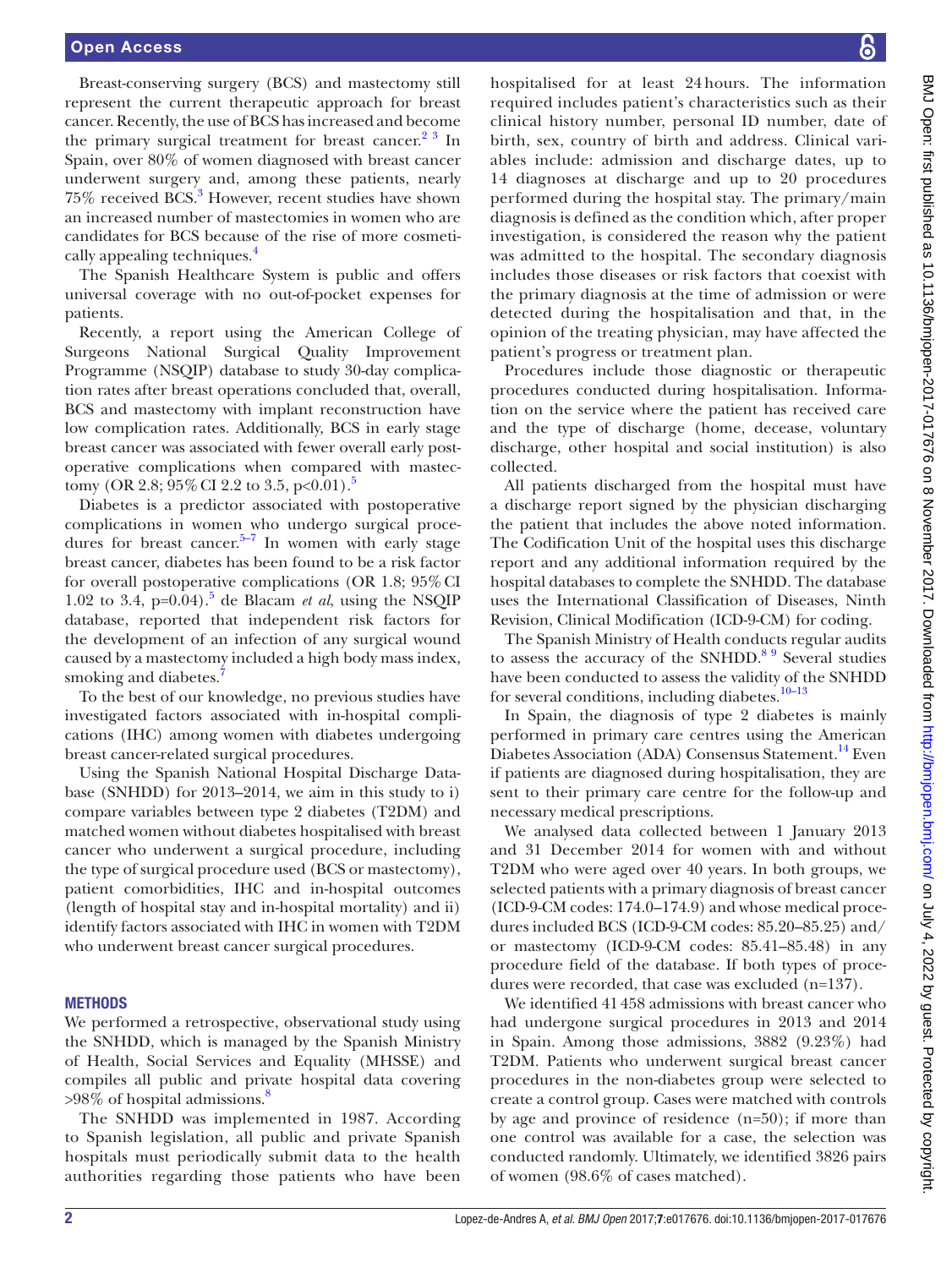In the second phase, we repeated the process and selected women without diabetes matched by age, province of residence, type of procedure and stage. Therefore, we matched 1938 women with T2DM who underwent BCS and 1480 who underwent mastectomy (88% of cases matched). Clinical characteristics included data on overall comorbidities at the time of diagnosis, which were assessed by calculating the Charlson Comorbidity Index (CCI) and excluding both cancer and diabetes as diseases.<sup>[15](#page-7-0)</sup> We divided patients into three categories: CCI0, as in those patients with no previously recorded disease; CCI1, patients with one disease category and CCI≥2, patients with two or more disease categories.

We retrieved data concerning specific comorbidities, including acute myocardial infarction, congestive heart failure, renal disease, stroke/transient ischemic attack (TIA)/thromboembolism (TEP) and vascular disease, as described by Quan *et al* and that were applied to ICD-9-CM. $^{16}$  $^{16}$  $^{16}$ 

The tumour stage was classified as local (within the breast), regional (affecting the lymph nodes—primarily those in the armpit and/or upper arm) or distant (in other parts of the body) according to Escribà *et al* using the enhanced ICD-9-CM.<sup>3</sup>

Specific risk factors considered in the data analysis included obesity (ICD-9-CM code: 278.xx), hypertension (ICD-9-CM codes: 401; 401.0; 401.1; 401.9) and current smoking (ICD-9-CM codes: 305.1;V15.82) recorded during hospitalisation for breast cancer in any diagnostic position.

Additionally, we specifically recorded the following procedures: sentinel lymph node dissection (ICD-9-CM codes: 40.11; 40.19; 40.23) and axillary lymph node dissection (ICD-9-CM codes: 40.3; 40.50; 40.51).

Irrespective of the position at diagnosis or the procedure coding list, we retrieved data regarding in-hospital 'infectious complications' such as pneumonia (ICD-9-CM codes: 997.39; 480–488; 507.0–507.8), sepsis (ICD-9-CM codes: 995.91, 995.92) and surgical site infection (breast-specific infection, ICD-9-CM codes 611.0; postoperative infection, ICD-9-CM codes 998.5–998.59; cellulitis, ICD-9-CM codes 682.2, 682.9; *Staphylococcus aureus*, ICD-9-CM codes 041.1–041.19; incision/drainage, ICD-9-CM codes 85.0, 85.91. 83.44–83.49, 86.01, 86.04, 86.09, 86.22, 86.28). Additionally, we noted 'non-infectious complications' after surgery, which included postoperative haemorrhage/haematoma (ICD-9-CM codes 998.11, 998.12), fat necrosis (ICD-9-CM codes 567.82, 611.3), dehiscence (ICD-9-CM codes 875.0, 875.1, 879.0, 879.1, 998.3, 998.32) and necrosis (ICD-9-CM codes 998.83).

Hospital outcome variables included the length of hospital stay (LOHS) and in-hospital mortality (IHM), the latter being defined as the percentage of patients who died during the admission.

# Statistical analysis

A descriptive statistical analysis was performed for all continuous variables and categories by stratifying admissions for breast cancer according to diabetes status. Variables were expressed as proportions, either as the means with SD or medians with IQRs (LOHS). We performed bivariate conditional logistic regression models to compare the prevalence of clinical characteristics, risk factors, comorbidities, procedures, complications and in-hospital outcomes between patients with T2DM and controls. The analysis was conducted for the entire sample and stratified according to the procedure type (ie, BCS or mastectomy).

To identify variables associated with IHC among patients after breast cancer surgical procedures and T2DM, we performed a logistic regression analysis with any complication (infectious or non-infectious) as a binary outcome variable. Finally, we performed two logistic regression analyses to specifically identify variables associated with complications among patients suffering from diabetes who underwent BCS and mastectomy. The variables included in these models were those with significant results in the bivariate analysis ( $p<0.05$ ) and those considered relevant in other investigations. The variables included in these models were age, CCI, stage and obesity. The remaining variables were not significant in the bivariate analysis.

Estimates were described as the OR with associated 95% CIs.

The matching of cases with controls and all statistical analyses were performed using Stata V.10.1 (Stata, College Station, Texas, USA). Statistical significance was set at  $p<0.05$  (two-tailed).

#### Ethical aspects

Data confidentiality was maintained at all times, in accordance with Spanish law. Given the anonymous and mandatory nature of the dataset, the requirement for informed consent was deemed unnecessary.

## **RESULTS**

Before matching was conducted, women with T2DM (3882) were significantly older (70.66±10.24 vs 60.2±12.71 years; p<0.001) than women without T2DM (37 576).

Regarding the procedures that we analysed, when we compared women with T2DM with matched controls by age and province of residence, significant differences  $(p=0.04)$  were detected, with a higher incidence of mastectomy in women with T2DM compared with those without diabetes (44.69% vs 42.42%, p<0.05) and a greater rate of BCS in patients without T2DM (57.58% vs 55.31%).

In contrast, we found that the local tumour stage of the disease was more prevalent in women without T2DM than in those with T2DM (73.86% vs 71.33%; p=0.020).

[Table](#page-3-0) 1 shows the characteristics of hospital admissions for patients with breast cancer who underwent a surgical procedure and who underwent BCS procedures and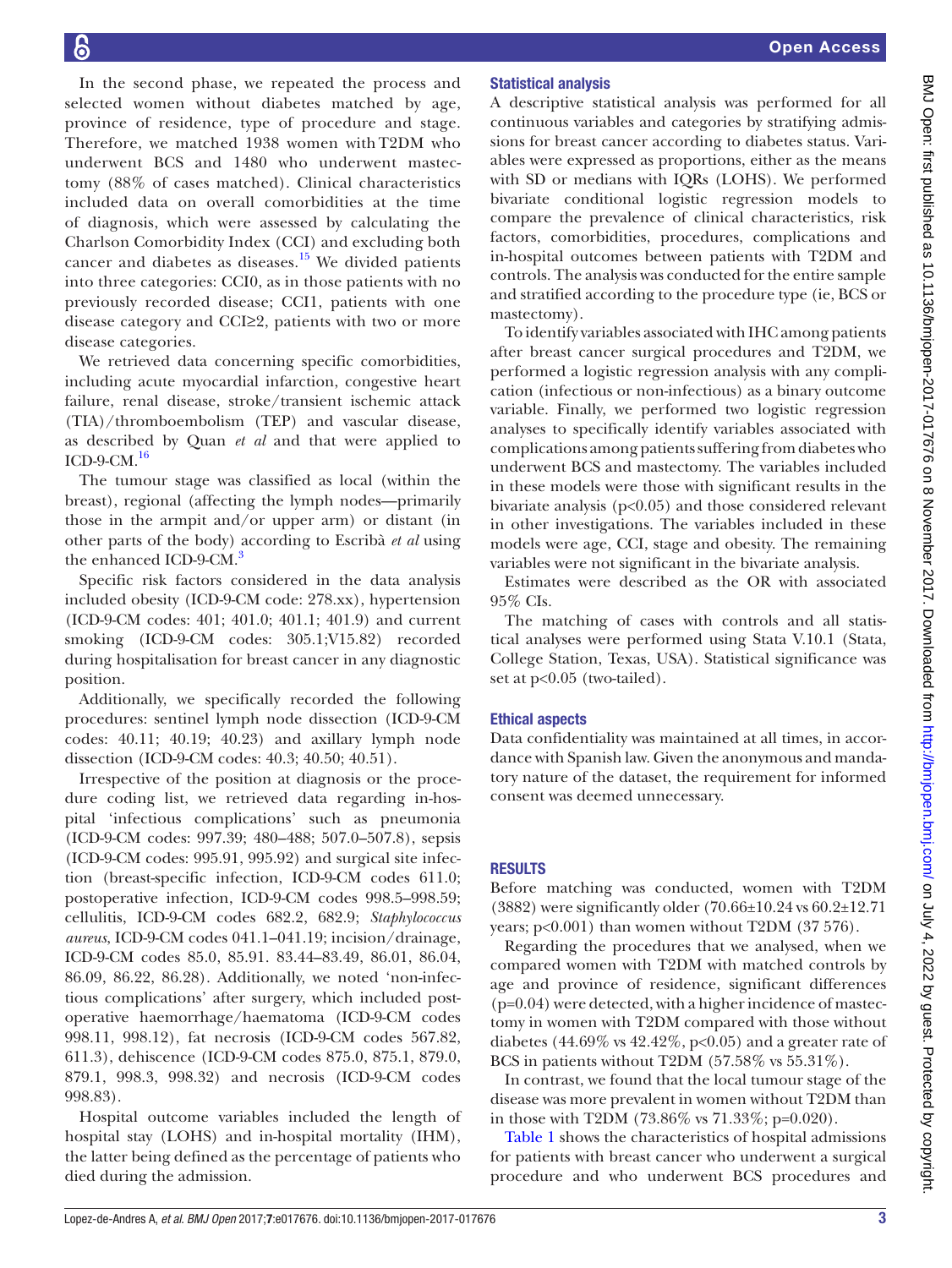<span id="page-3-0"></span>

|                                                                | Total (n=6836)                |                           |               |                               | Breast conservative surgery | $(n=3876)$ | Mastectomy (n=2960)           |                           |            |
|----------------------------------------------------------------|-------------------------------|---------------------------|---------------|-------------------------------|-----------------------------|------------|-------------------------------|---------------------------|------------|
|                                                                | <b>Diabetes</b><br>$(n=3418)$ | No diabetes<br>$(n=3418)$ | p Value       | <b>Diabetes</b><br>$(n=1938)$ | No diabetes<br>$(n=1938)$   | p Value    | <b>Diabetes</b><br>$(n=1480)$ | No diabetes<br>$(n=1480)$ | p Value    |
| Age, mean (SD)                                                 | 70.14 (10.22)                 | 70.14 (10.22)             | ≸             | 68.18 (9.53)                  | 68.18 (9.53)                | ≸          | 72.71 (10.51)                 | 72.71 (10.51)             | ≸          |
| 40-59 years, n (%)                                             | 522 (15.27)                   | 522 (15.27)               | ₹             | 343 (17.7)                    | 343 (17.7)                  | ≸          | 179 (12.09)                   | 179 (12.09)               | $\lessgtr$ |
| 60-79 years, n (%)                                             | 2187 (63.98)                  | 2187 (63.98)              |               | 1335 (68.89)                  | 1335 (68.89)                |            | 852 (57.57)                   | 852 (57.57)               |            |
| $\geq$ 80 years, n $(%)$                                       | 709 (20.74)                   | 709 (20.74)               |               | 260 (13.42)                   | 260 (13.42)                 |            | 449 (30.34)                   | 449 (30.34)               |            |
| Stage: local, n (%)                                            | 2590 (75.78)                  | 2590 (75.78)              | $\frac{4}{2}$ | 1560 (80.5)                   | 1560 (80.5)                 | ≸          | 1030 (69.59)                  | 1030 (69.59)              | ≸          |
| Stage: regional, n (%)                                         | 799 (23.38)                   | 799 (23.38)               |               | 371 (19.14)                   | 371(19.14)                  |            | 428 (28.92)                   | 428 (28.92)               |            |
| Stage: distant, n (%)                                          | 29 (0.85)                     | 29 (0.85)                 |               | 7(0.36)                       | 7(0.36)                     |            | 22 (1.49)                     | 22 (1.49)                 |            |
| CCI0, n (%)                                                    | 2798 (81.86)                  | 50 (89.23)<br>္က          | $-0.001$      | 1627 (83.95)                  | 1763 (90.97)                | 0.001      | 1171 (79.12)                  | 1287 (86.96)              | $-0.001$   |
| CCI1, n (%)                                                    | 522 (15.27)                   | 324 (9.48)                |               | 274 (14.14)                   | 155(8)                      |            | 248 (16.76)                   | 169 (11.42)               |            |
| CCl≥2, n (%)                                                   | 98 (2.87)                     | 44 (1.29)                 |               | (1.91)                        | 20 (1.03)                   |            | 61 (4.12)                     | 24 (1.62)                 |            |
| Vascular disease, n (%)                                        | 301 (8.81)                    | 226 (6.61)                | 50.007        | 159(8.2)                      | 119(6.14)                   | 0.011      | 142 (9.59)                    | 107(7.23)                 | 0.019      |
| Renal disease, n (%)                                           | 141 (4.13)                    | 48 (1.40)                 | 0.001         | 61(3.15)                      | 24 (1.24)                   | $-0.001$   | 80 (5.41)                     | 24 (1.62)                 | 0.001      |
| Stroke/TIA/TEP, n (%)                                          | 82 (2.40)                     | 55 (1.61)                 | 0.020         | 31(1.60)                      | 22 (1.14)                   | 0.201      | 51 (3.45)                     | 33 (2.23)                 | 0.051      |
| Congestive heart failure, n (%)                                | 66 (1.93)                     | 21 (0.61)                 | 0.001         | 21 (1.08)                     | 9(0.46)                     | 0.020      | 45 (3.04)                     | 12(0.81)                  | $-0.001$   |
| Acute myocardial infarction, n (%)                             | 33 (0.97)                     | 18 (0.53)                 | 0.039         | 21 (1.08)                     | 7(0.36)                     | 0.012      | 12(0.81)                      | 11(0.74)                  | 0.835      |
| Obesity, n (%)                                                 | 450 (13.17)                   | 24 (3.63)                 | < 0.001       | 267 (13.78)                   | 70(3.61)                    | < 0.001    | 183 (12.36)                   | 54 (3.65)                 | $-0.001$   |
| Hypertension, n (%)                                            | 2240 (65.54)                  | 1238 (36.22)              | 0.001         | 1267 (65.38)                  | 654 (33.75)                 | 0.001      | 973 (65.74)                   | 584 (39.46)               | 0.007      |
| Smoking, n (%)                                                 | 166 (4.86)                    | 85 (5.41)                 | 0.288         | 111(5.73)                     | 121 (6.24)                  | 0.488      | 55 (3.72)                     | 64 (4.32)                 | 0.393      |
| Sentinel lymph node dissection, n (%)                          | 1697 (49.65)                  | '95 (52.52)<br>17         | 0.092         | 1184 (61.09)                  | 257 (64.86)                 | 0.032      | 513 (34.66)                   | 538 (36.35)               | 0.332      |
| Axillary lymph node dissection, n (%)                          | 560 (16.38)                   | 51 (16.12)<br>ری          | 0.747         | 375 (19.35)                   | 382 (19.71)                 | 0.752      | 185(12.5)                     | 169 (11.42)               | 0.349      |
| Infectious complications, n (%)                                | 95 (2.78)                     | 76 (2.22)                 | 0.138         | 35(1.81)                      | 22 (1.14)                   | 0.088      | 60 (4.05)                     | 54 (3.65)                 | 0.560      |
| Non-infectious complications, n(%)                             | 219 (6.40)                    | 56 (4.56)                 | 0.004         | 93 (4.80)                     | 53 (2.73)                   | 0.015      | 26 (8.51)                     | 103 (6.96)                | 0.032      |
| All complications (infectious and/or non-<br>nfectious), n (%) | 264 (7.72)                    | 81 (5.30)                 | 0.003         | 107(5.57)                     | 59 (3.04)                   | 0.008      | 157 (10.60)                   | 122(8.24)                 | 0.029      |
| Length of stay, median (IQR)                                   | $3(2-5)$                      | $3(2-5)$                  | 0.070         | $2(1-3)$                      | $2(1-3)$                    | 0.065      | $4(3-6)$                      | $4(3-6)$                  | 0.062      |
| In-hospital mortality, n (%)                                   | 5(0.15)                       | 2(0.06)                   | 0.277         | 2(0.1)                        | 1(0.05)                     | 0.571      | 3(0.2)                        | (0.07)                    | 0.341      |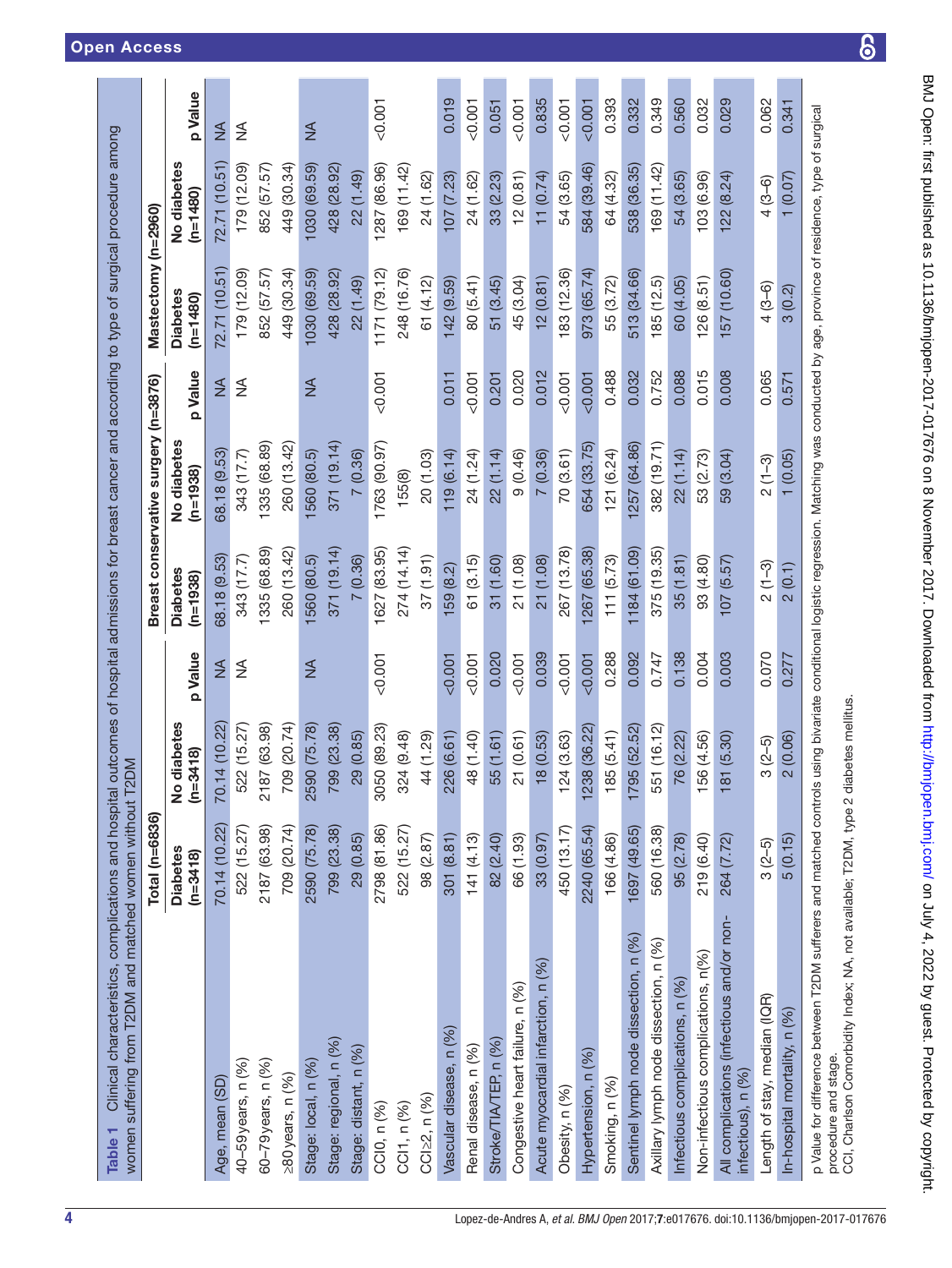mastectomy among women with T2DM and age-matched controls without T2DM.

When we compared women with T2DM with matched controls, by age, province of residence and tumour stage, we found that patients with diabetes had more coexisting medical conditions according to the CCI (p<0.001). Specifically, women with T2DM had a higher prevalence of vascular disease (8.81% vs 6.61%), renal disease  $(4.13\% \text{ vs } 1.40\%), \text{ stroke } (2.40\% \text{ vs } 1.61\%), \text{congestive}$ heart failure (1.93% vs 0.61%) and acute myocardial infarction (0.97% vs 0.53%). Additionally, the prevalence of hypertension (65.54% vs 36.22%) and obesity (13.17% vs 3.63%) was higher in patients with T2DM.

As shown in [table](#page-3-0) 1, all types of IHC were more frequent among women with T2DM (7.72%) than in women without diabetes  $(5.30\%; p=0.003)$ . When the types of complication were analysed, only non-infectious complications showed significant differences (6.40% vs 4.56%).

Median LOHS and IHM values did not differ between women with and without diabetes.

As can be seen in [table](#page-3-0) 1, women with diabetes who underwent BCS were significantly younger than those who underwent a mastectomy  $(68.18 \text{ vs } 72.71 \text{ years}; \text{ p} < 0.001).$ 

Among women who underwent a BSC, those with T2DM had higher frequencies of comorbidities according to the CCI, when compared with matched controls  $(p<0.001)$ . Vascular disease, renal disease, acute myocardial infarction, obesity and hypertension were significantly more prevalent in patients with diabetes than in matched controls. We found a significantly lower rate of sentinel lymph node dissection in patients with T2DM compared with controls (61.09% vs 64.86%; p=0.032).

Women with T2DM who underwent a BSC had a higher prevalence of all IHC (infectious and/or non-infectious) compared with those without diabetes (5.57% vs 3.04%, respectively, p=0.008) and also for non-infectious complications alone (4.80% vs 2.73%).

Women with T2DM who underwent mastectomy had more coexisting medical conditions according to the CCI and a higher prevalence of vascular disease, renal disease, congestive heart failure, obesity and hypertension than women without diabetes. Additionally, women with T2DM had a higher prevalence of IHC (infectious and/ or non-infectious) than those without diabetes (10.60% vs 8.24%, respectively; p=0.029). According to the type of complications, differences were only significant for non-infectious complications  $(8.51\% \text{ vs } 6.96\%; \text{p}=0.032)$ .

[Table](#page-4-0) 2 shows the results of logistic regression analyses to assess those factors associated with IHC in patients with T2DM during hospital admission for breast cancer who underwent any breast surgical procedures and, more specifically, according to the type of procedure. Among women with T2DM with breast cancer and after any surgical procedure (ie, conservative or mastectomy), comorbidity (vs no comorbidites, OR 1.72, 95%CI 1.30 to 2.27 for one comorbidity; OR 2.55, 95%CI 1.55 to 4.17 for two or more comorbidities) and obesity (OR 1.54, 95%CI 1.14 to 2.07) were the factors most strongly associated with a higher rate of IHC. These two factors also increased the risk of IHC for women who underwent BCS. However, among those who underwent mastectomy, only comorbidity was associated with a higher rate of IHC.

## **DISCUSSION**

T2DM is considered to be a common comorbidity that is present in many patients with breast cancer, correlating with poor clinical outcomes.<sup>17 18</sup> According to information obtained from the SNHDD, compared with non-diabetic counterparts, women with T2DM undergoing surgical breast cancer procedures have more risk factors, comorbidities and advanced cancer presentations.

Several studies have reported that the presence of risk factors, such as hypertension and obesity, are common

| during hospital admission for breast cancer according to the type of surgical procedure |                  |                                                                                     |                                                      |                                  |  |  |  |  |
|-----------------------------------------------------------------------------------------|------------------|-------------------------------------------------------------------------------------|------------------------------------------------------|----------------------------------|--|--|--|--|
|                                                                                         |                  | Any breast cancer surgical procedure<br>(conservative or mastectomy)<br>OR (95% CI) | <b>Breast conservative</b><br>surgery<br>OR (95% CI) | <b>Mastectomy</b><br>OR (95% CI) |  |  |  |  |
| Age groups,                                                                             | $40 - 59$        |                                                                                     |                                                      |                                  |  |  |  |  |
| years                                                                                   | 60-79            | $0.98$ (0.70 to 1.37)                                                               | $0.79$ (0.50 to 1.26)                                | 1.12 $(0.67 \text{ to } 1.86)$   |  |  |  |  |
|                                                                                         | $\geq 80$        | 1.16 (0.79 to 1.71)                                                                 | 0.92 (0.50 to 1.67)                                  | 1.22 (0.71 to 2.10)              |  |  |  |  |
| CCI                                                                                     | 0                |                                                                                     |                                                      |                                  |  |  |  |  |
|                                                                                         |                  | 1.72 (1.30 to 2.27)                                                                 | 1.75 (1.12 to 2.71)                                  | 1.64 (1.14 to 2.35)              |  |  |  |  |
|                                                                                         | $\geq$ 2         | 2.55 (1.55 to 4.17)                                                                 | 3.33 (1.48 to 7.48)                                  | 2.10 (1.13 to 3.91)              |  |  |  |  |
| Stage                                                                                   | Local            |                                                                                     |                                                      |                                  |  |  |  |  |
|                                                                                         | Regional/distant | 1.21 (0.98 to 1.48)                                                                 | 1.08 (0.74 to 1.55)                                  | 1.19 $(0.93 \text{ to } 1.52)$   |  |  |  |  |
| Obesity                                                                                 | Yes              | 1.54 (1.14 to 2.07)                                                                 | 1.68 (1.07 to 2.60)                                  | 1.46 (0.98 to 2.19)              |  |  |  |  |

<span id="page-4-0"></span>Table 2 Logistic regression analysis of the factor associated with in-hospital complications in women with type 2 diabetes

All variables included in the models are shown. CCI, Charlson Comorbidity Index.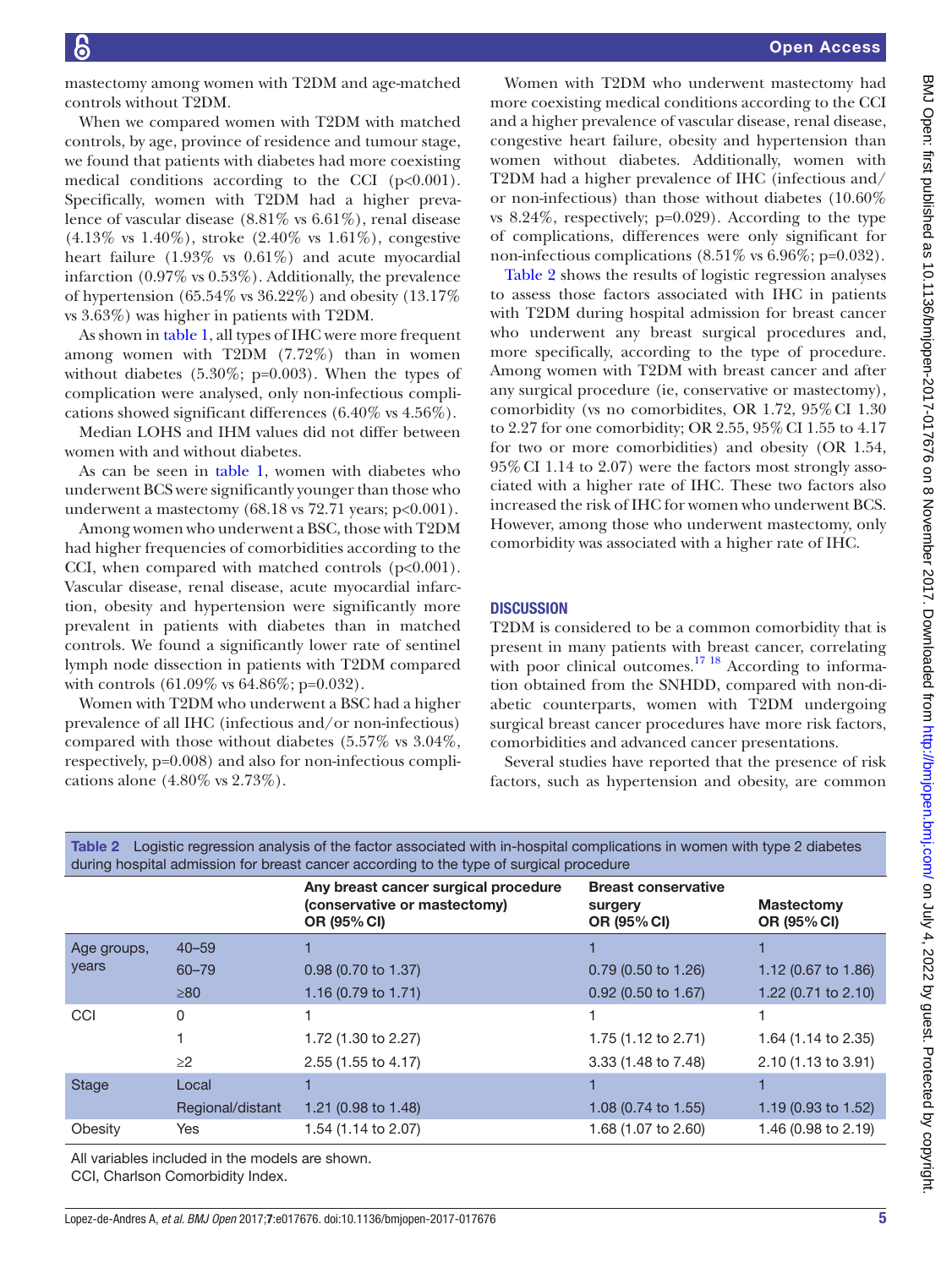in both patients with diabetes and those with breast cancer. $19<sup>2</sup>$ 

In our current study, women with T2DM were significantly more likely to suffer from advanced-stage breast cancer when compared with women without diabetes. Our findings are consistent with other studies demonstrating a more advanced stage of breast cancer among women with diabetes.[21 22](#page-7-4) A study conducted in Canada showed that diabetes was associated with more advanced-stage breast cancer, even after accounting for differences in screening mammogram use and other factors.<sup>[23](#page-7-5)</sup> There are several possible explanations for this association, including the fact that mammograms are less sensitive for the detection of early lesions in women with T2DM because of higher rates of obesity. $24$  Finally, tumours may progress more rapidly in patients with diabetes, or diabetes may lead to a higher metastatic potential.<sup>25</sup>

We observed that mastectomies are performed more frequently on diabetic women, which could be explained by several factors, including higher comorbidity, higher stage disease at diagnosis, the presence of more biologically aggressive tumours and the fact that diabetes is a major risk factor in breast cancer recurrence.<sup>[3 25](#page-6-2)</sup> Kaplan *et al* examined 483 patients with breast cancer who had undergone a mastectomy between 1998 and 2010. They concluded that the recurrence of breast cancer was significantly increased in patients with diabetes (OR 2.21; 95% CI 1.23 to 3.96; p=0.008).<sup>26</sup>

As expected, we observed that in-hospital mortality and IHC rates in breast cancer surgery were low. This finding is consistent with de Blacam *et al*, who, in a multi-institutional study of patients undergoing mastectomy and BCS in the USA, found that the overall 30-day morbidity rate was 5.6% for all procedures.<sup>[7](#page-6-5)</sup>

We found that women with T2DM who underwent breast cancer surgical procedures had a higher frequency of overall IHC compared with women without diabetes. Several studies have reported that diabetes is a risk factor for surgical site infections after breast operations.<sup>[7](#page-6-5)</sup> A systematic review/meta-analysis concluded that patients with diabetes were more vulnerable to surgical site infections after breast cancer surgery (OR 1.88; 95%CI 1.47 to  $2.39$ ).<sup>[27](#page-7-9)</sup>

In this study, comorbidity was a strong predictor of IHC in women with T2DM who underwent surgical breast cancer-related procedures. Dehal *et al* studied the impact of comorbidity using hospital discharge data from the 'Healthcare Utilisation Project: Nationwide In-patient Sample' database in women with a primary diagnosis of breast cancer after undergoing breast surgery. They found that women with a severe (CCI score  $\geq 3$ ) comorbidity were 4.6 times more likely to develop a postoperative complication when compared with patients without a comorbidity.<sup>28</sup>

In our present study, obesity was a predictor of IHC in women with diabetes who underwent BCS. Being overweight or obese has been associated with higher rates of treatment-related sequelae, such as lymphedema, fatigue

and arthralgia[.29](#page-7-11) Helyer *et al* concluded that obesity is a risk factor for the development of postoperative lymphedema in patients with breast cancer (OR 1.8; 95%CI 1.0004 to  $1.165$ ).<sup>30</sup> Excess adiposity may increase the risk of lymphedema by driving increased inflammation, adding stress to the lymphatic system or slowing postsurgical healing times. $31$  However, as will be commented in the limitations section the uncertainty regarding the validity of the obesity codification in the SNHDD requires caution when interpreting this result.

The strengths of our study included its large simple size, the standardised methodology, and use of age-matched and province-matched patients with no T2DM to control for the confounding effects of these variables. However, our study has several limitations. First, the validity of the T2DM must be discussed. A study conducted to validate the diabetes mellitus diagnosis in the computerised clinical records of primary healthcare in Spain, taking the 2003 ADA Consensus Statement as the gold standard, found that the agreement was very high  $(\kappa=0.990)$ , with a specificity of 99.49% and a sensitivity of 99.53%.<sup>[14](#page-6-8)</sup> The validity of the diabetes diagnosis in the SNHDD has been assessed in two previous studies, revealing a sensitivity of 55% and 63.7%and a specificity of approximately  $97\%$ <sup>[10 11](#page-6-7)</sup>

The only moderate sensitivity found means that an important proportion of patients with T2DM do not have this diagnosis codified in their discharge report. On the other hand, the very high specificity means that most patients without a T2DM diagnosis do not really have this disease; therefore, we think that the effect of this misclassification on our design is possibly very small. Furthermore, the database was designed for administrative rather than research purposes, therefore conditions such as obesity, infection, hypertension and smoking may not have been adequately recorded in the database.<sup>8 10 11</sup>

The validity of the variable 'obesity' in our investigation must be discussed. In our study population, the prevalence of obesity is very low among women with diabetes, which is possibly a consequence of under-recording this condition. Previous studies conducted in Spain and other countries have also found an under-reporting of obesity in administrative data. $32-35$  These authors suggest the following possible reasons to explain the low rates of obesity in administrative data: i) obesity is not explicitly mentioned in physician reports; ii) people who codify may not record obesity owing to time constraints when performing data abstraction; iii) when time for coding is limited, coders tend to include severe conditions but not risk factors and iv) the diagnosis of obesity is often not based on the body mass index (BMI), but rather on the subjective observation made by the clinician, which means that more severe obesity is overcodified.<sup>33-35</sup> Furthermore, a possible differential information bias may occur and thus the misclassification of obesity may be related to the presence of diabetes. Thus, ICD codes for obesity may be more commonly assigned to patients suffering from other comorbidities (including diabetes)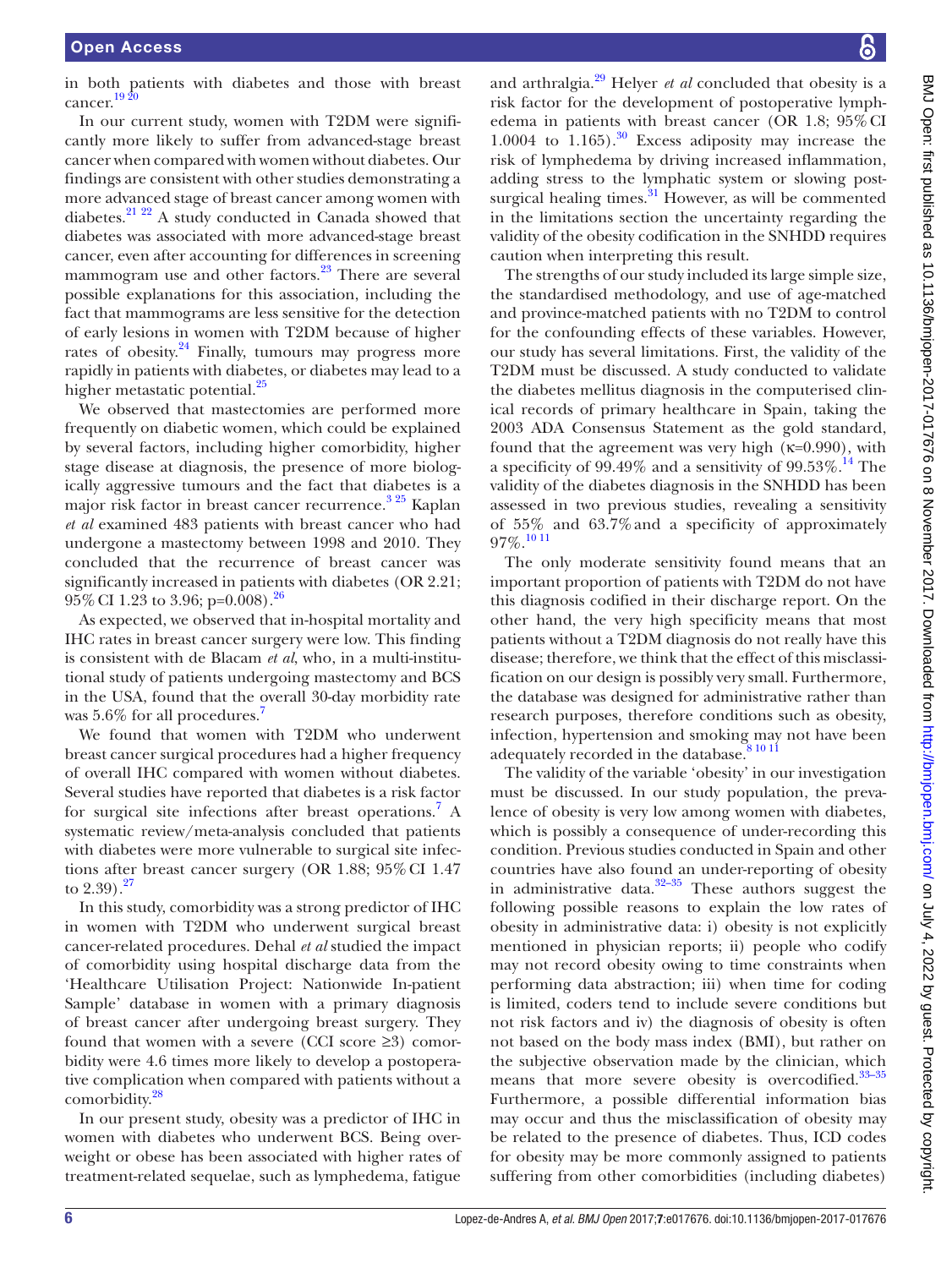or postoperative complications. This suggests a greater association between obesity and adverse events than what is obtained based on the BMI calculations. $3335$  As a result, any association between obesity and the presence of IHC must be interpreted with caution.

Second, unfortunately the ICD-9 does not include information regarding whether a condition is part of the patient's past medical history or if this appeared during the hospitalisation. Therefore, it is possible that a patient may first be diagnosed with diabetes or any other condition studied during the hospitalisation. However, we think that this possibly affects a very small proportion of patients and thus the effect on our results would be minimal.

Third, the database that we used contained no information about chemotherapy or radiotherapy treatments prior to surgery, which may have affected our outcome variables.

Fourth, we lacked data such as breast cancer characteristics or the time span since diagnosis.

Finally, other relevant variables such as laboratory results, BMI, medical treatments (eg, glucose-lowering drugs, insulin or antibiotics), patients who have undergone a prosthetic reconstruction and the eventual use of an acellular dermal matrix are not included in the SNHDD.

## **CONCLUSIONS**

We conclude that women with T2DM who undergo surgical procedures to treat breast cancer have more comorbidities, risk factors and a more advanced cancer presentation than women without T2DM. Mastectomies are more frequently performed in diabetic women. Moreover, procedures carried out in women with T2DM were associated with greater IHC. Finally, comorbidity was a strong predictor of IHC in women with T2DM.

#### Author affiliations

<sup>1</sup>Department of Medicine and Surgery, Psychology, Preventive Medicine and Public Health, Medical Microbiology and Immunology, Nursing and Oral Medicine,

Universidad Rey Juan Carlos, Alcorcón, Spain <sup>2</sup>Respiratory Care Department, Hospital General Universitario Gregorio Marañón, Madrid, Spain

<sup>3</sup>Internal Medicine Department, Hospital General Universitario Gregorio Marañón, Madrid, Spain

4 Internal Medicine Department, Hospital General Universitario Gregorio Marañón, Madrid, Spain

<sup>5</sup>Health Security Agency, Ministry of Health, Social Services and Equality, Madrid, Spain

6 Subdirección General de Investigación Sanitaria, Madrid, Spain

Acknowledgements The authors would like to thank the Spanish Ministry of Health and Social Policy for providing the records of the SNHDD (Conjunto Mínimo Básico de Datos).

Contributors AL-de-A and RJ-G participated in the conception and design, analysis, interpretation and writing of the article. VH-B and IJ-T contributed their statistical expertise and towards conception and design, interpretation and writing of the article. JdeM-D, MM-B, JMdeM-Y, NP-F, MAS-F, JLdeB and MR-M were involved in the critical revision of the article, interpretation and design. All authors have seen and approved the final version.

Funding This study is part of research funded by the FIS (Fondo de Investigaciones Sanitarias-Health Research Fund, grants no. PI13/00118 and PI16/00564, Instituto de Salud Carlos III) co-financed by the European Union through the Fondo Europeo de Desarrollo Regional (FEDER, 'Una manera de hacer Europa') and by the Grupo de Excelencia Investigadora URJC-Banco Santander Nº30VCPIGI03: Investigación traslacional en el proceso de salud-enfermedad (ITPSE).

Competing interests None declared.

Ethics approval The study protocol was approved by the Ethics Committee of the Rey Juan Carlos University.

Provenance and peer review Not commissioned; externally peer reviewed.

Data sharing statement No additional data are available.

Open Access This is an Open Access article distributed in accordance with the Creative Commons Attribution Non Commercial (CC BY-NC 4.0) license, which permits others to distribute, remix, adapt, build upon this work non-commercially, and license their derivative works on different terms, provided the original work is properly cited and the use is non-commercial. See: [http://creativecommons.org/](http://creativecommons.org/licenses/by-nc/4.0/) [licenses/by-nc/4.0/](http://creativecommons.org/licenses/by-nc/4.0/)

© Article author(s) (or their employer(s) unless otherwise stated in the text of the article) 2017. All rights reserved. No commercial use is permitted unless otherwise expressly granted.

#### **REFERENCES**

- <span id="page-6-0"></span>1. Fitzmaurice C, Allen C, Barber RM, *et al*. Global Burden of Disease Cancer Collaboration. Global, Regional, and National Cancer Incidence, Mortality, Years of Life Lost, Years Lived With Disability, and Disability-Adjusted Life-years for 32 Cancer Groups, 1990 to 2015: A Systematic Analysis for the Global Burden of Disease Study. *[JAMA Oncol](http://dx.doi.org/10.1001/jamaoncol.2016.5688)* 2017;3:524–48.
- <span id="page-6-1"></span>2. Raine R, Wong W, Scholes S, *et al*. Social variations in access to hospital care for patients with colorectal, breast, and lung cancer between 1999 and 2006: retrospective analysis of hospital episode statistics. *[BMJ](http://dx.doi.org/10.1136/bmj.b5479)* 2010;340:b5479.
- <span id="page-6-2"></span>3. Escribà JM, Pareja L, Esteban L, *et al*. Trends in the surgical procedures of women with incident breast cancer in Catalonia, Spain, over a 7-year period (2005-2011). *[BMC Res Notes](http://dx.doi.org/10.1186/1756-0500-7-587)* 2014;7:587.
- <span id="page-6-3"></span>4. Chang JM, Kosiorek HE, Dueck AC, *et al*. Trends in mastectomy and reconstruction for breast cancer; a twelve year experience from a tertiary care center. *[Am J Surg](http://dx.doi.org/10.1016/j.amjsurg.2016.08.020)* 2016;212:1201–10.
- <span id="page-6-4"></span>5. Pyfer B, Chatterjee A, Chen L, *et al*. Early postoperative outcomes in breast conservation surgery versus simple mastectomy with implant reconstruction: a NSQIP analysis of 11,645 patients. *[Ann Surg Oncol](http://dx.doi.org/10.1245/s10434-015-4770-2)* 2016;23:92–8.
- 6. El-Tamer MB, Ward BM, Schifftner T, *et al*. Morbidity and mortality following breast cancer surgery in women: national benchmarks for standards of care. *[Ann Surg](http://dx.doi.org/10.1097/01.sla.0000245833.48399.9a)* 2007;245:665–71.
- <span id="page-6-5"></span>7. de Blacam C, Ogunleye AA, Momoh AO, *et al*. High body mass index and smoking predict morbidity in breast cancer surgery: a multivariate analysis of 26,988 patients from the national surgical quality improvement program database. *[Ann Surg](http://dx.doi.org/10.1097/SLA.0b013e318246c294)* 2012;255:551–5.
- <span id="page-6-6"></span>8. Ministerio de Sanidad, Servicios Sociales e Igualdad. *Registro de altas de los hospitales generales del sistema nacional de salud*: CMBD. [https://www.msssi.gob.es/estadEstudios/estadisticas/](https://www.msssi.gob.es/estadEstudios/estadisticas/cmbdhome.htm) [cmbdhome.htm](https://www.msssi.gob.es/estadEstudios/estadisticas/cmbdhome.htm). (accessed 30 Aug 2017).
- 9. Estudio de las comorbilidades que componen el índice de Elixhauser. Análisis de prevalencia y fiabilidad en los registros del CMBD estatal de hospitalizacion. [http://icmbd.es/docs/informe-comorbilidades-1.](http://icmbd.es/docs/informe-comorbilidades-1.pdf) [pdf.](http://icmbd.es/docs/informe-comorbilidades-1.pdf) (Accessed 30 August 2017).
- <span id="page-6-7"></span>10. Ribera A, Marsal JR, Ferreira-González I, *et al*. Predicting in-hospital mortality with coronary bypass surgery using hospital discharge data: comparison with a prospective observational study. *Rev Esp Cardiol* 2008;61:843–52.
- 11. Rodrigo-Rincón I, Martin-Vizcaíno MP, Tirapu-León B, *et al*. Usefulness of administrative databases for risk adjustment of adverse events in surgical patients. *[Cir Esp](http://dx.doi.org/10.1016/j.cireng.2016.02.012)* 2016;94:165–74.
- 12. Calle JE, Saturno PJ, Parra P, *et al*. Quality of the information contained in the minimum basic data set: results from an evaluation in eight hospitals. *[Eur J Epidemiol](http://dx.doi.org/10.1023/A:1010931111115)* 2000;16:1073–80.
- 13. Hernández Medrano I, Guillán M, Masjuan J, *et al*. Reliability of the minimum basic dataset for diagnoses of cerebrovascular disease. *[Neurologia](http://dx.doi.org/10.1016/j.nrl.2014.12.007)* 2017;32:74–80.
- <span id="page-6-8"></span>14. de Burgos-Lunar C, Salinero-Fort MA, Cárdenas-Valladolid J, *et al*. Validation of diabetes mellitus and hypertension diagnosis in